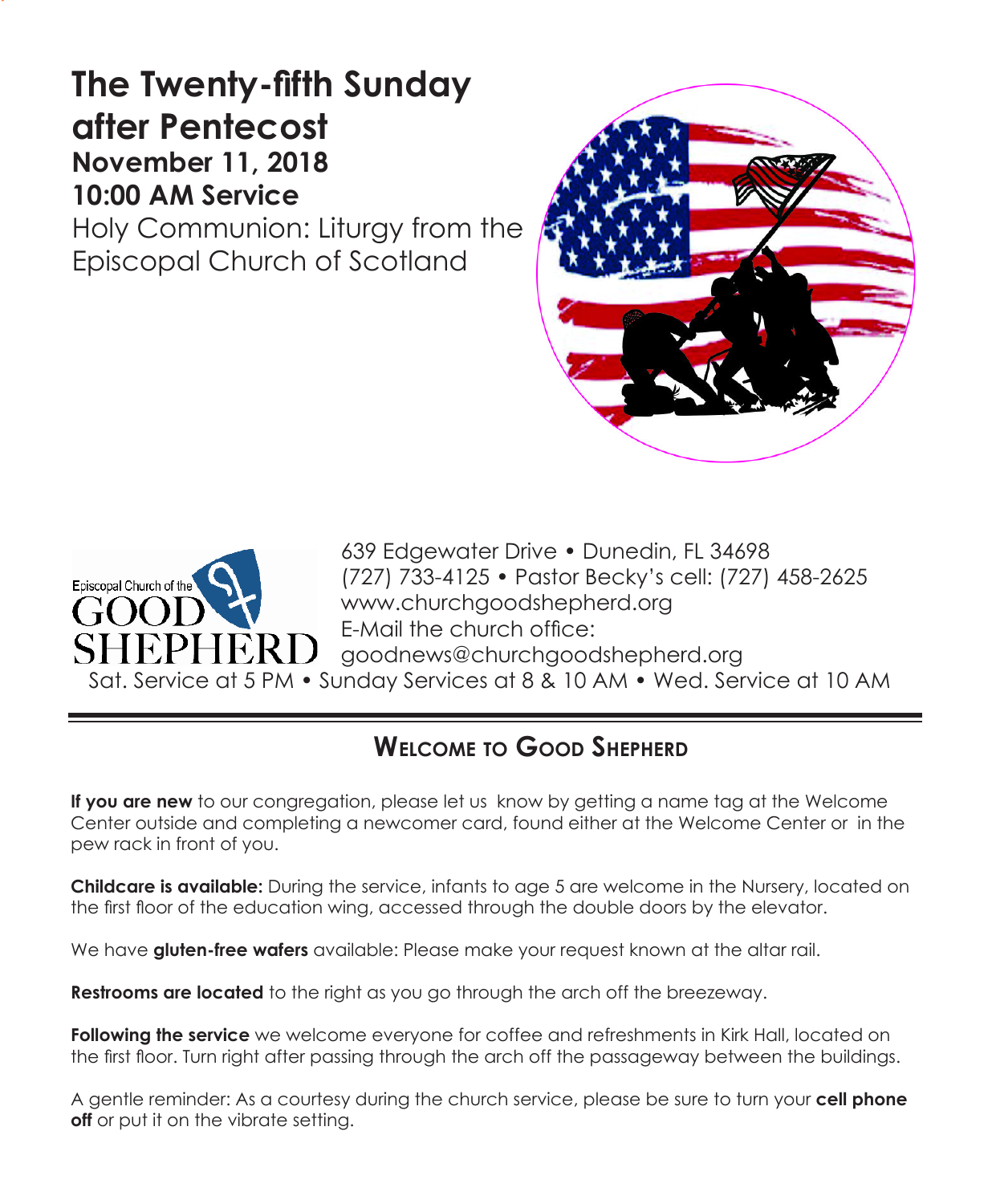## **Gathering for Worship**

| <b>PRELUDE</b>                                                   | American Hymn Preludes<br>[Please stand when the chimes sound.]                                                                                                                                               | Wilbur Held  |
|------------------------------------------------------------------|---------------------------------------------------------------------------------------------------------------------------------------------------------------------------------------------------------------|--------------|
| <b>GATHERING HYMN</b>                                            | God of Our Fathers<br>God of our fathers, whose almighty hand<br>leads forth in beauty all the starry band<br>of shining worlds in splendor through the skies,<br>our grateful songs before thy throne arise. | 718, vs. 1,2 |
|                                                                  | Thy love divine hath led us in the past,<br>in this free land by thee our lot is cast;<br>be thou our ruler, guardian, guide, and stay<br>thy word our law, thy paths our chosen way.                         |              |
| [Please be seated.]                                              | <b>WELCOME AND ANNOUNCEMENTS</b>                                                                                                                                                                              |              |
|                                                                  | <b>RECOGNITION OF VETERANS AND READING OF IN FLANDERS FIELDS</b>                                                                                                                                              |              |
| <b>MISSION MOMENT</b>                                            |                                                                                                                                                                                                               |              |
| <b>ACCLAMATION</b><br>[Please stand.]<br>$ {\bf P} $<br><b>C</b> | Blessed be God: Father, Son, and Holy Spirit.<br>And blessed be his kingdom, now and for ever. Amen.                                                                                                          |              |
| <b>COLLECT FOR PURITY</b>                                        |                                                                                                                                                                                                               |              |

 $\blacksquare$  Almighty God, to you all hearts are open, all desires known, and from you no secrets **are hid: Cleanse the thoughts of our hearts by the inspiration of your Holy Spirit, that we may perfectly love you, and worthily magnify your holy Name; through Christ our Lord. Amen.**

**Hymn of Praise** *Be Thou My Vision* 488 *Be thou my vision, O Lord of my heart; all else be nought to me, save that thou art thou my best thought, by day or by night, waking or sleeping, thy presence my light.*

*Be thou my wisdom, and thou my true word; I ever with thee and thou with me, Lord; thou my great Father; thine own may I be; thou in me dwelling, and I one with thee.*

*High King of heaven, when victory is won, may I reach heaven's joys, bright heaven's Sun! Heart of my heart, whatever befall, still be my vision, O Ruler of all.*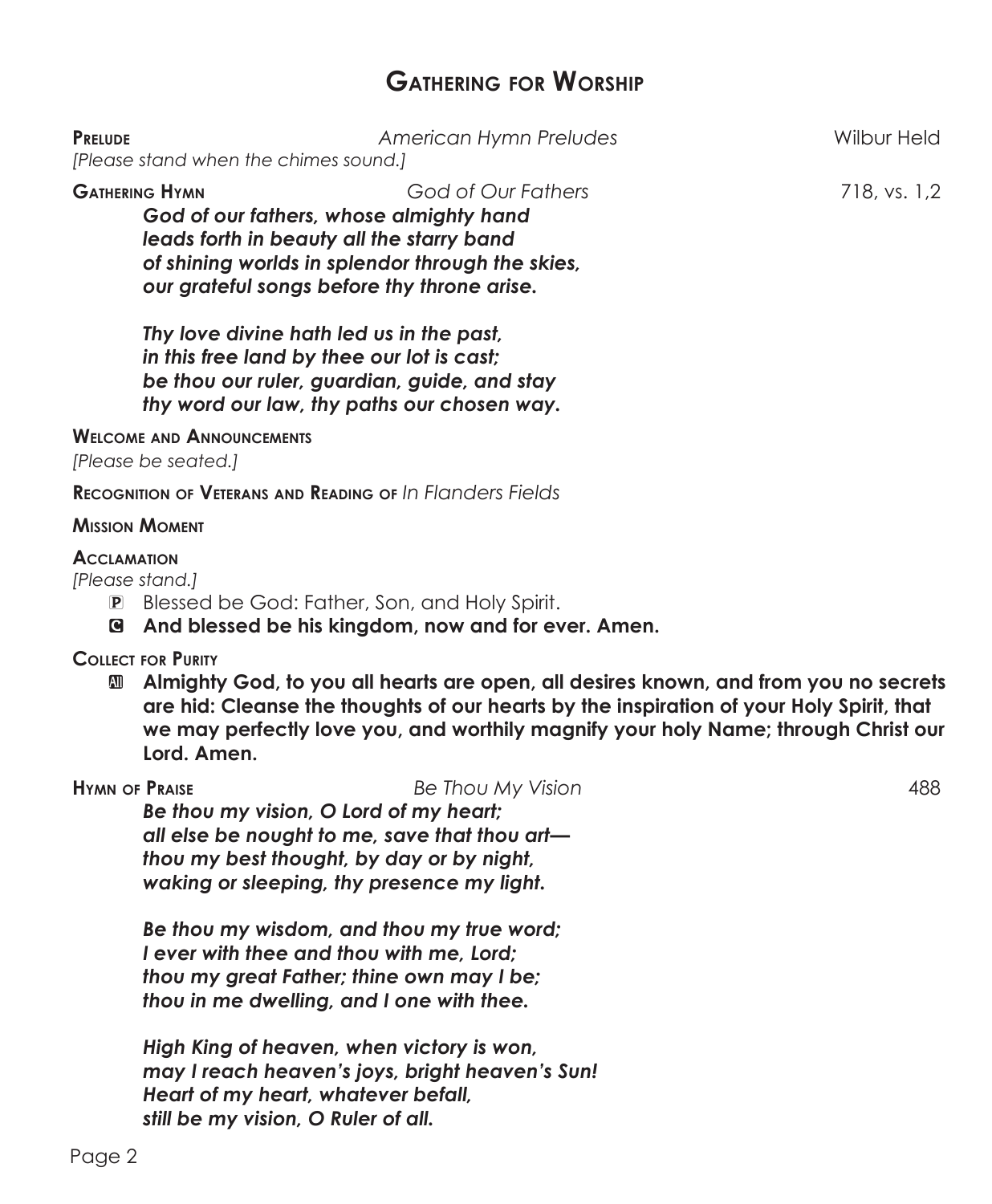#### **Collect of the Day**

P The Lord be with you.

#### C **And also with you.**

- P Let us pray… O God, you show forth your almighty power chiefly by reaching out to us in mercy. Grant us the fullness of your grace, strengthen our trust in your promises, and bring all the world to share in the treasures that come through your Son, Jesus Christ, our Savior and Lord.
- C **Amen.**

# **Word of God**

**The Readings:** 2 Kings 5:1–15a • Psalm 24 • Hebrews 9:24–28 • Mark 12:38–44

*[Please be seated.]*

#### The First Reading

L *he First Reading is taken from 2 Kings, chapter 5…*

 Naaman, a general for the king of Aram, was a great man and highly regarded by his master, because through him the Lord had given victory to Aram. This man was a mighty warrior, but he had a skin disease. Now Aramean raiding parties had gone out and captured a young girl from the land of Israel. She served Naaman's wife.

 She said to her mistress, "I wish that my master could come before the prophet who lives in Samaria. He would cure him of his skin disease." So Naaman went and told his master what the young girl from the land of Israel had said.

Then Aram's king said, "Go ahead. I will send a letter to Israel's king."

 So Naaman left. He took along ten kikkars of silver, six thousand shekels of gold, and ten changes of clothing. He brought the letter to Israel's king. It read, "Along with this letter I'm sending you my servant Naaman so you can cure him of his skin disease."

 When the king of Israel read the letter, he ripped his clothes. He said, "What? Am I God to hand out death and life? But this king writes me, asking me to cure someone of his skin disease! You must realize that he wants to start a fight with me."

 When Elisha the man of God heard that Israel's king had ripped his clothes, he sent word to the king: "Why did you rip your clothes? Let the man come to me. Then he'll know that there's a prophet in Israel."

 Naaman arrived with his horses and chariots. He stopped at the door of Elisha's house. Elisha sent out a messenger who said, "Go and wash seven times in the Jordan River. Then your skin will be restored and become clean."

 But Naaman went away in anger. He said, "I thought for sure that he'd come out, stand and call on the name of the Lord his God, wave his hand over the bad spot, and cure the skin disease. Aren't the rivers in Damascus, the Abana and the Pharpar, better than all Israel's waters? Couldn't I wash in them and get clean?" So he turned away and proceeded to leave in anger.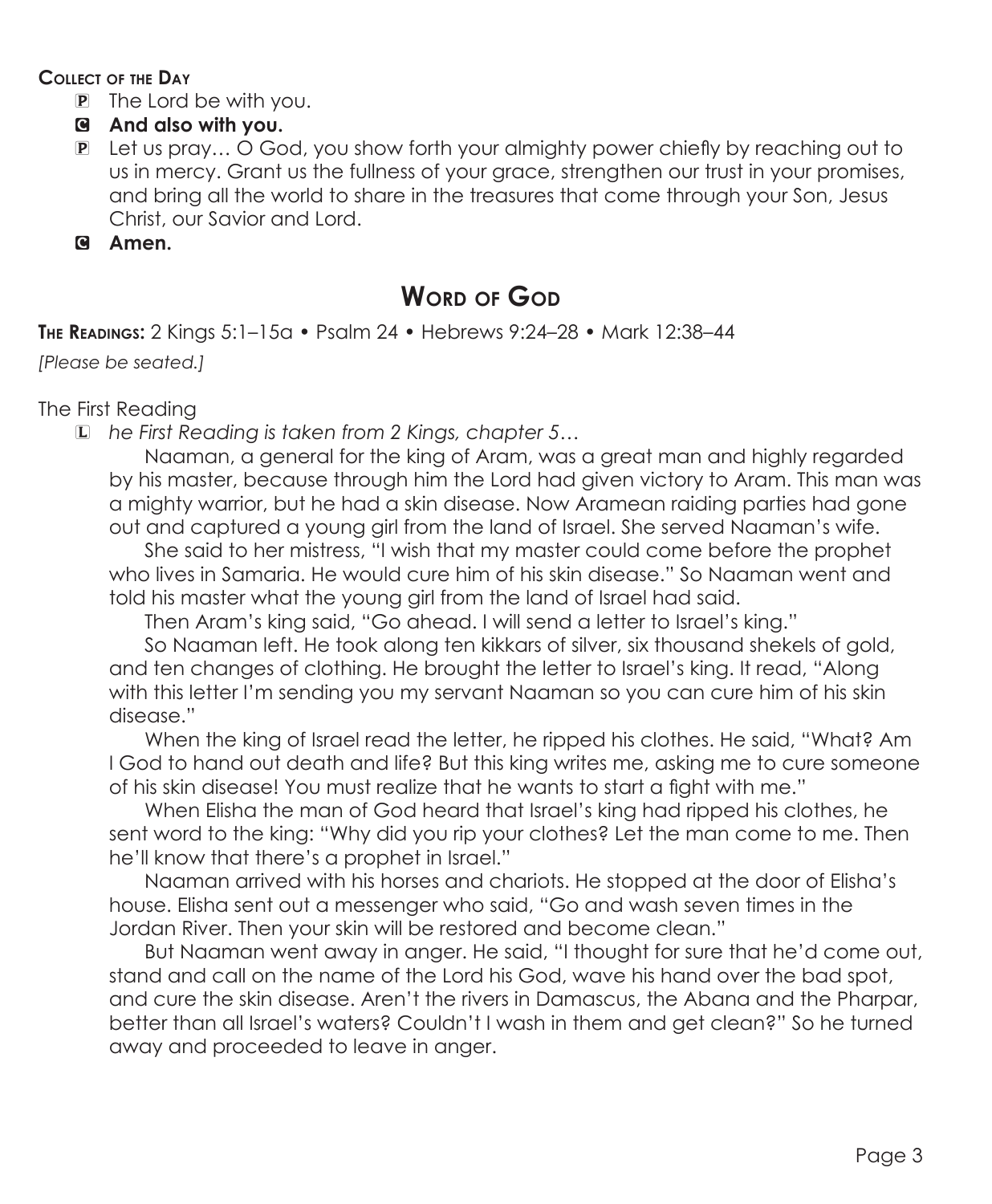Naaman's servants came up to him and spoke to him: "Our father, if the prophet had told you to do something difficult, wouldn't you have done it? All he said to you was, 'Wash and become clean.'" So Naaman went down and bathed in the Jordan seven times, just as the man of God had said. His skin was restored like that of a young boy, and he became clean.

 He returned to the man of God with all his attendants. He came and stood before Elisha, saying, "Now I know for certain that there's no God anywhere on earth except in Israel.

- L The Word of the Lord
- C **Thanks be to God.**

The Psalm: [*sing to the tune: Jesus Shall Reign*]

*The world, O God, belongs to you, Its people all are yours to keep, For you have placed it on the seas And made it firm upon the deep.*

*Who can ascend your holy hill Or who can stand within your walls? All those who have clean hands, pure hearts, And have not sworn by what is false.*

*All these the Lord will surely bless And give them each their just reward; Such, God of Jacob, are the ones Who seek the presence of the Lord.*

*Lift up your heads, eternal gates; Lift high your everlasting door; Your Ruler comes. Who rules the earth? The mighty Lord, the conqueror.*

The Second Reading:

L *The Second Reading is taken from Hebrews, chapter 9…*

 Christ didn't enter the holy place (which is a copy of the true holy place) made by human hands, but into heaven itself, so that he now appears in God's presence for us. He didn't enter to offer himself over and over again, like the high priest enters the earthly holy place every year with blood that isn't his. If that were so, then Jesus would have to suffer many times since the foundation of the world. Instead, he has now appeared once at the end of the ages to get rid of sin by sacrificing himself. People are destined to die once and then face judgment. In the same way, Christ was also offered once to take on himself the sins of many people. He will appear a second time, not to take away sin but to save those who are eagerly waiting for him.

- L The Word of the Lord.
- C **Thanks be to God.**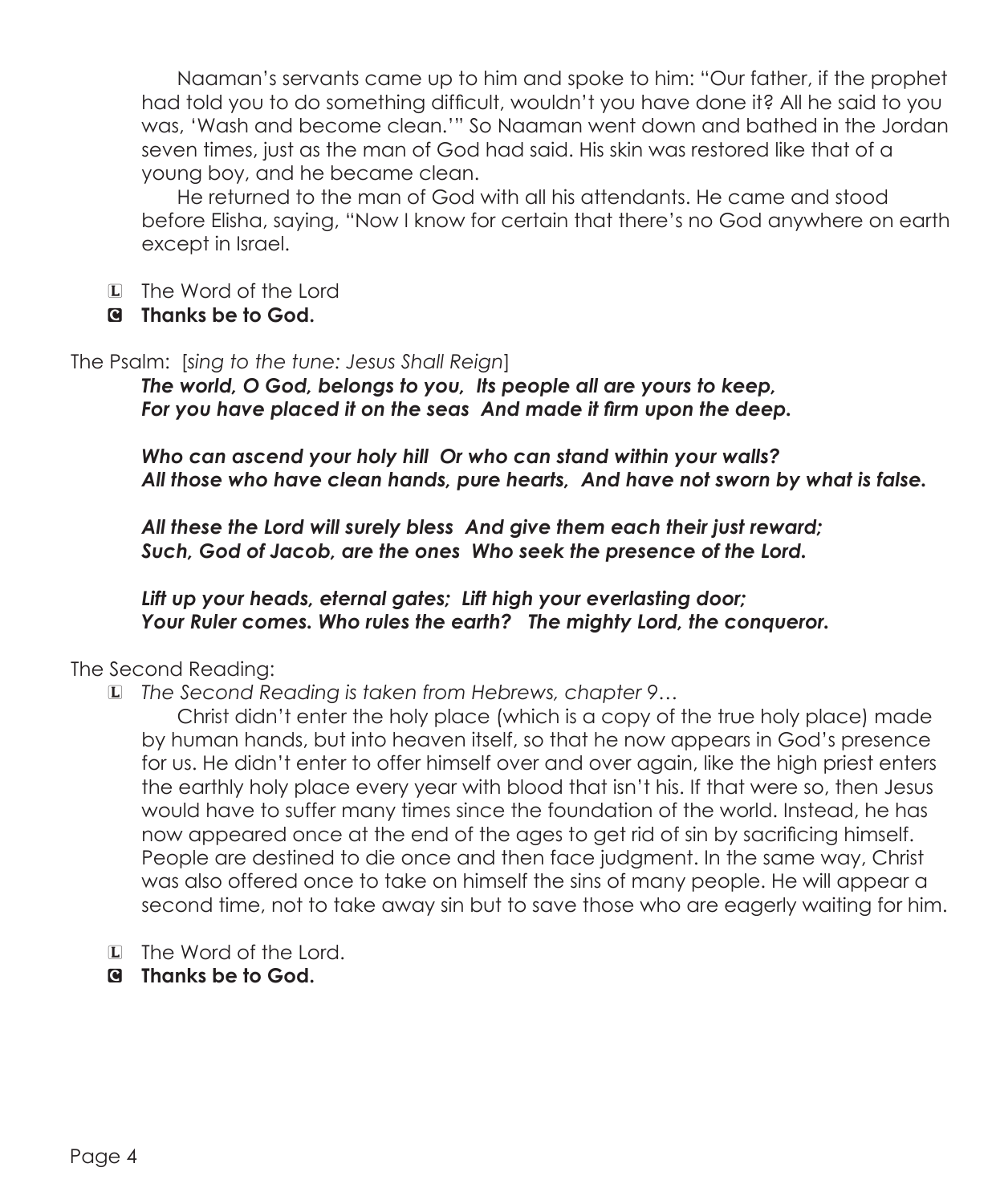#### **Acclamation** *Celtic Alleluia Sing two times*

*[Please stand.]*



The Gospel:

- D The Holy Gospel of our Lord Jesus Christ according to Mark.
- C **Glory to you, Lord Christ.**
- D As he was teaching, Jesus said, "Watch out for the legal experts. They like to walk around in long robes. They want to be greeted with honor in the markets. They long for places of honor in the synagogues and at banquets. They are the ones who cheat widows out of their homes, and to show off they say long prayers. They will be judged most harshly."

 Jesus sat across from the collection box for the temple treasury and observed how the crowd gave their money. Many rich people were throwing in lots of money. One poor widow came forward and put in two small copper coins worth a penny. Jesus called his disciples to him and said, "I assure you that this poor widow has put in more than everyone who's been putting money in the treasury. All of them are giving out of their spare change. But she from her hopeless poverty has given everything she had, even what she needed to live on."

- D The Gospel of the Lord.
- C **Praise to you, Lord Christ.**

**SERMON** Becky Robbins-Penniman

*[Please be seated.]*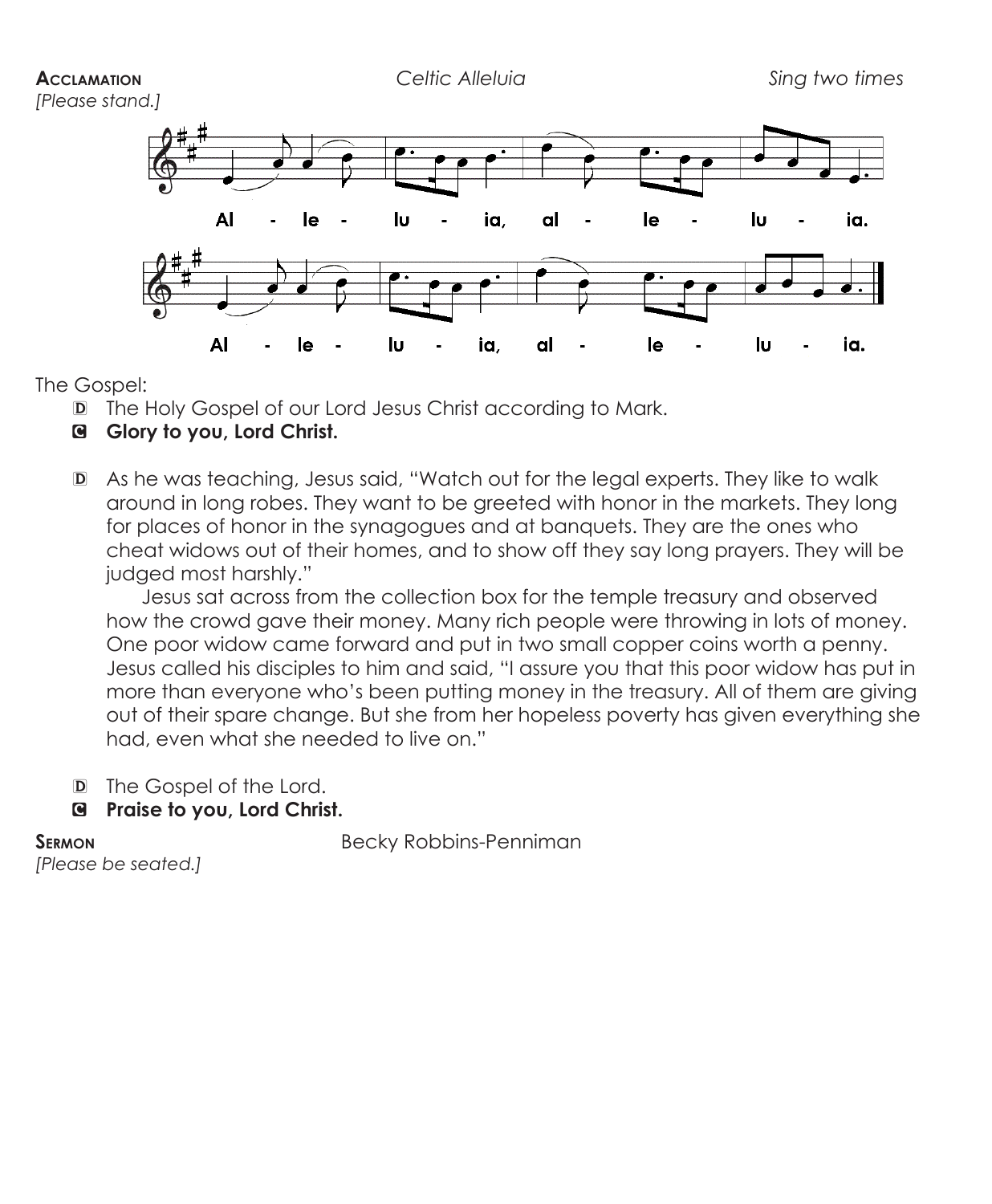#### **Sermon Hymn** *Take My Life, That I May Be*

*[Please stand.]*

*Take my life, that I may be consecrated, Lord, to thee; take my moments and my days; let them flow in ceaseless praise.*

*Take my hands and let them move at the impulse of thy love; take my feet and let them be swift and beautiful for thee.*

*Take my silver and my gold, not a mite would I withhold; take my intellect, and use ev'ry pow'r as thou shalt choose.*

*Take my will and make it thine; it shall be no longer mine. Take my heart it is thine own; it shall be thy royal throne.*

#### **The Nicene Creed**

**M** We believe in one God, the Father, the Almighty, maker of heaven and earth,  **of all that is, seen and unseen.**

**We believe in one Lord, Jesus Christ, the only Son of God, eternally begotten of the Father, God from God, Light from Light, true God from true God, begotten, not made, of one Being with the Father. Through him all things were made. For us and for our salvation he came down from heaven: by the power of the Holy Spirit he became incarnate from the Virgin Mary, and was made man. For our sake he was crucified under Pontius Pilate; he suffered death and was buried. On the third day he rose again in accordance with the Scriptures; he ascended into heaven and is seated at the right hand of the Father. He will come again in glory to judge the living and the dead, and his kingdom will have no end.**

**We believe in the Holy Spirit, the Lord, the giver of life, who proceeds from the Father and the Son. With the Father and the Son he is worshiped and glorified. He has spoken through the Prophets. We believe in one holy catholic and apostolic Church. We acknowledge one baptism for the forgiveness of sins. We look for the resurrection of the dead, and the life of the world to come. Amen.**

#### **Prayers of the People**

*[Please stand, kneel, or sit, as you choose.]*

- D Through Jesus, whom we confess as Lord, we give thanks and praise to the Father, calling on him who is judge of all through the power of the Holy Spirit.
- L For all the peoples of the world; that they may know you as the God of peace, we pray to you, O Lord:
- C **That your kingdom may come on earth.**
- L For nations, for leaders and governments; that integrity may mark all their dealings, we pray to you O Lord:
- C **That your kingdom may come on earth.**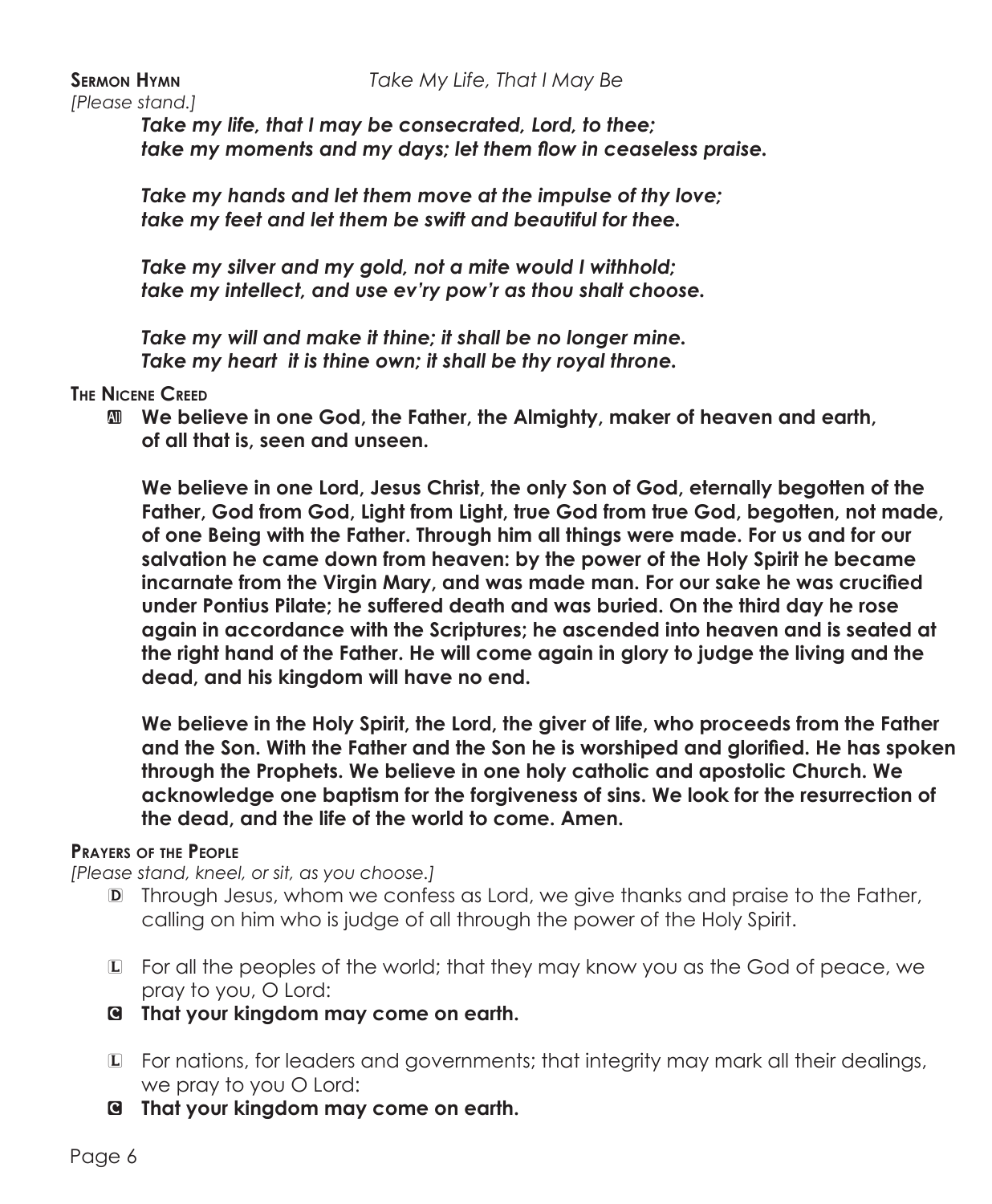- L For all who labour for righteousness; that your presence and help may give them courage, we pray to you, O Lord:
- C **That your kingdom may come on earth.**
- L For communities torn by dissension and strife; that your forgiveness may bring them healing, we pray to you, O Lord:
- C **That your kingdom may come on earth.**
- L For Michael, our Presiding Bishop; Dabney, our Bishop; Barry and Michael, our Assisting Bishops; Becky, our Rector; Cindy, our Deacon; Ann, our Priest Associate; and the laity in their ministry, and for all who bear Christ's name; that their lives may proclaim your glory, we pray to you, O Lord:
- C **That your kingdom may come on earth.**
- L For the anxious, the lonely, the bereaved; that consolation and peace may be theirs. We especially lift up [*read names from notebook*], and for those on our hearts, either silently or aloud [*leave time…*]. We pray to you, O Lord:
- C **That your kingdom may come on earth.**
- L For the Church, your household and family; that all Christians everywhere may be firm in the confession of our hope, we pray to you, O Lord:
- C **That your kingdom may come on earth.**
- L For all the blessings of this life, [especially … (*read from notebook*)] and for the flowers given today by Nancy Heuer in loving memory of her mom, Mae Heuer, and Auntie Jane; and by the Gehring family in loving memory of Samuel Gehring Jr. That our hearts may always remember to be grateful for all that you give us, we pray to you, O Lord:
- C **That your kingdom may come on earth.**
- L For those who are separated from us by death [*read names from notebook*], and those we now name, either silently or aloud [*leave time…*]; that theirs may be the kingdom which is unshakeable, we pray to you, O Lord:
- C **That your kingdom may come on earth. As your Holy Spirit brought again from the dead our Savior, Jesus, that great Shepherd of the sheep: make us perfect in all goodness to do your will and to be what you would have us be. Amen.**

#### **Confession and Absolution**

*[Please stand or kneel.]*

- D God is love and we are God's beloved children. There is no room for fear in love. We love because God loved us first. Let us confess our sins in penitence and faith. [*Silence is kept.*] God our Father…
- C **we confess to you and to our fellow members in the Body of Christ that we have sinned in thought, word and deed, and in what we have failed to do. We are truly sorry. Forgive us our sins, and deliver us from the power of evil. For the sake of your Son who died for us, Jesus Christ, our Lord.**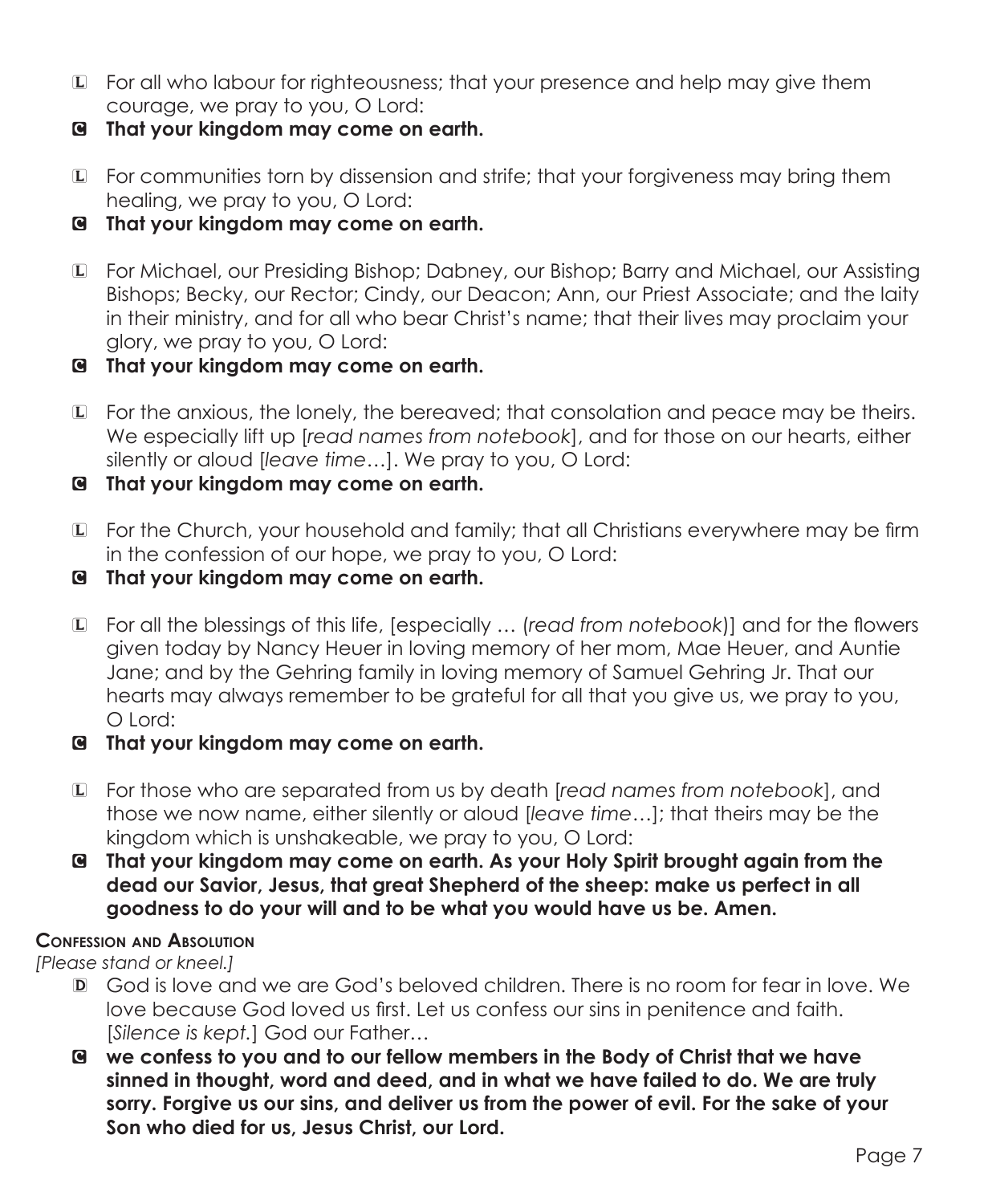- P God, who is both power and love, forgive us and free us from our sins, heal and strengthen us by his Spirit and raise us to new life in Christ our Lord.
- C **Amen.**

#### **Prayers and Blessings**

#### **The Greeting of Peace**

*[Please stand.]*

- P We meet in Christ's name.
- C **Let us share his peace.** [*All may greet one another in the name of the Lord.*]

# **The Holy Communion**

#### **Offertory Sentence**

D Let us present our offerings to the Lord. Yours, Lord, is the greatness, the power, the glory, the splendour, and the majesty; for everything in heaven and on earth is yours. All things come from you, and of your own we give you.

**Offertory** *Sing a New Song* Praetorius

*[Please be seated.]*

#### **Presentation**

*[Please stand when the offering plates are given to the Deacon.]*

D We gladly present the fruits of our lives to the God who creates us, redeems us and sustains us. May we have the grace to use them to heal God's world.

**Presentation Hymn** *For the Harvests of the Spirit*

 $M$  **For the harvests of the Spirit, thanks be to God.** *For the good we all inherit, thanks be to God. For the wonders that astound us, for the truths that still confound us, most of all, that love has found us, thanks be to God.*

**The Great Thanksgiving:** Episcopal Church of Scotland

- P The Lord be with you.
- C **And also with you**.
- P Lift up your hearts.
- C **We lift them to the Lord**.
- P Let us give thanks to the Lord our God.
- C **It is right to give our thanks and praise.**
- P Worship and praise belong to you, maker of light and darkness. Your wisdom draws beauty from chaos, brings a harvest out of sorrow and leads the exiles home. In Christ your Son enemies are reconciled, debts are forgiven and strangers are made welcome.

 Your Spirit frees us to live as sons and daughters in our Father's house. As children of your redeeming purpose called to bring all things in heaven and on earth into a perfect unity in Christ, we offer you our praise, with angels and archangels and the whole company of heaven singing the hymn of your unending glory: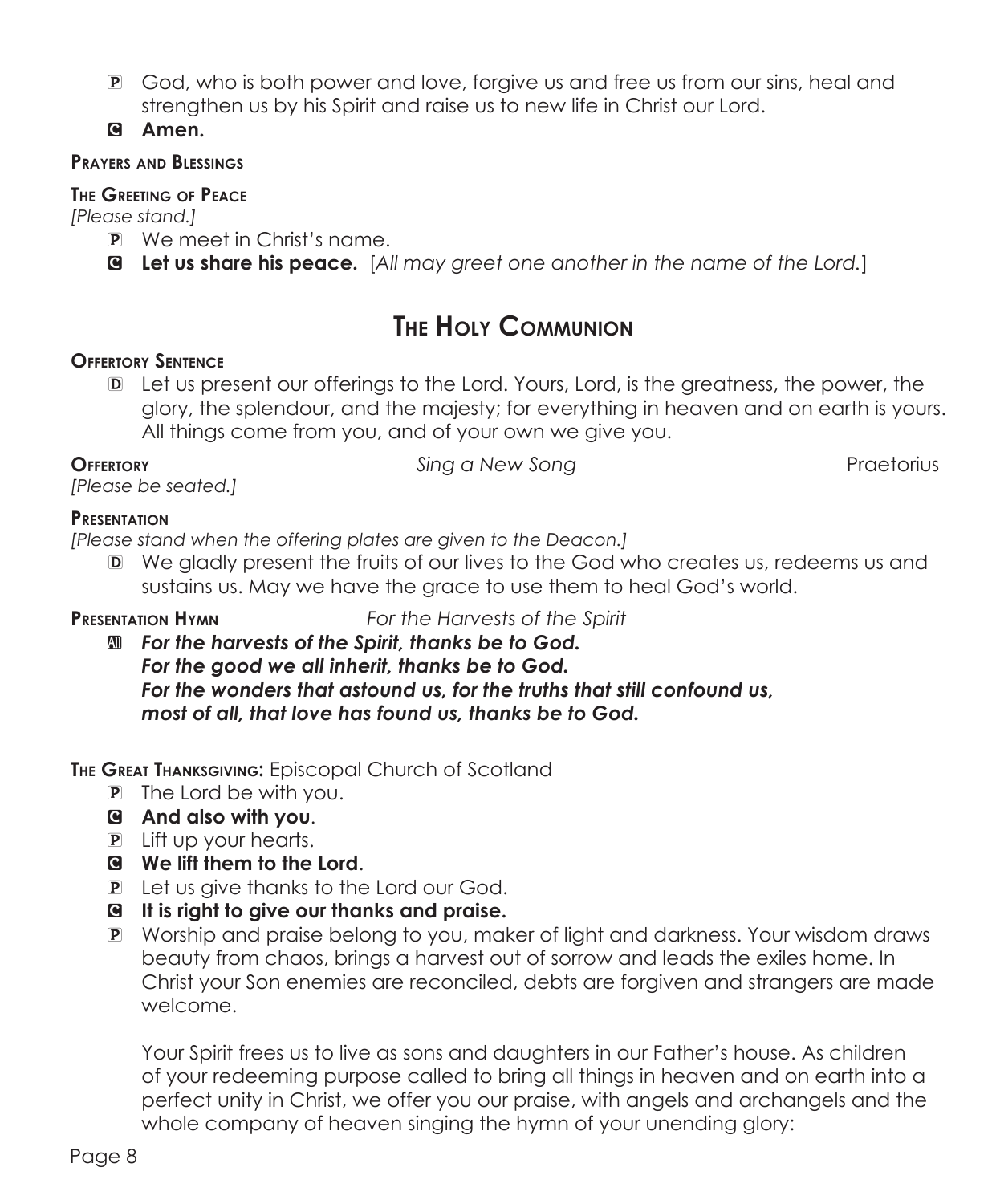*Holy, holy, holy Lord, God of power and might, heaven and earth are full of your glory. Hosanna in the highest. Hosanna in the highest. Blessed is he who comes in the name of the Lord. Hosanna in the highest. Hosanna in the highest.* 

*[Please stand or kneel, as you choose.]*

- P Glory and thanksgiving be to you, most loving Father, for Christ in whom the world is reconciled. Lifted on the Cross, his suffering and forgiveness spanned the gulf our sins had made. Through that dark struggle death was swallowed up in victory, that life and light might reign.
- P Before he was given up to suffering and death, recalling the night of Israel's release, the night in which the sons of Egypt died, your Chosen One, himself the First-Born, freely offered his life.

 At supper with his disciples he took bread and offered you thanks. He broke the bread, and gave it to them, saying: "Take, eat. This is my Body: it is broken for you."

 After supper, he took the cup, he offered you thanks, and gave it to them saying: "Drink this, all of you. This is my Blood of the new covenant; it is poured out for you, and for all, that sins may be forgiven. Do this in remembrance of me."

 We now obey your Son's command. We recall his blessed passion and death, his glorious resurrection and ascension; and we look for the coming of his Kingdom. Made one with him, we offer you these gifts and with them ourselves, a single, holy, living sacrifice.

 Hear us, most merciful Father, and send your Holy Spirit upon us and upon this bread and this wine, that, overshadowed by his life-giving power, they may be the Body and Blood of your Son, and we may be kindled with the fire of your love and renewed for the service of your Kingdom.

- C **Help us, who are baptized into the fellowship of Christ's Body to live and work to your praise and glory; may we grow together in unity and love until at last, in your new creation, we enter into our heritage in the company of the Virgin Mary, the apostles and prophets, and of all our brothers and sisters living and departed.**
- P Through Jesus Christ our Lord, with whom, and in whom, in the unity of the Holy Spirit, all honor and glory be to you, Lord of all ages, world without end.

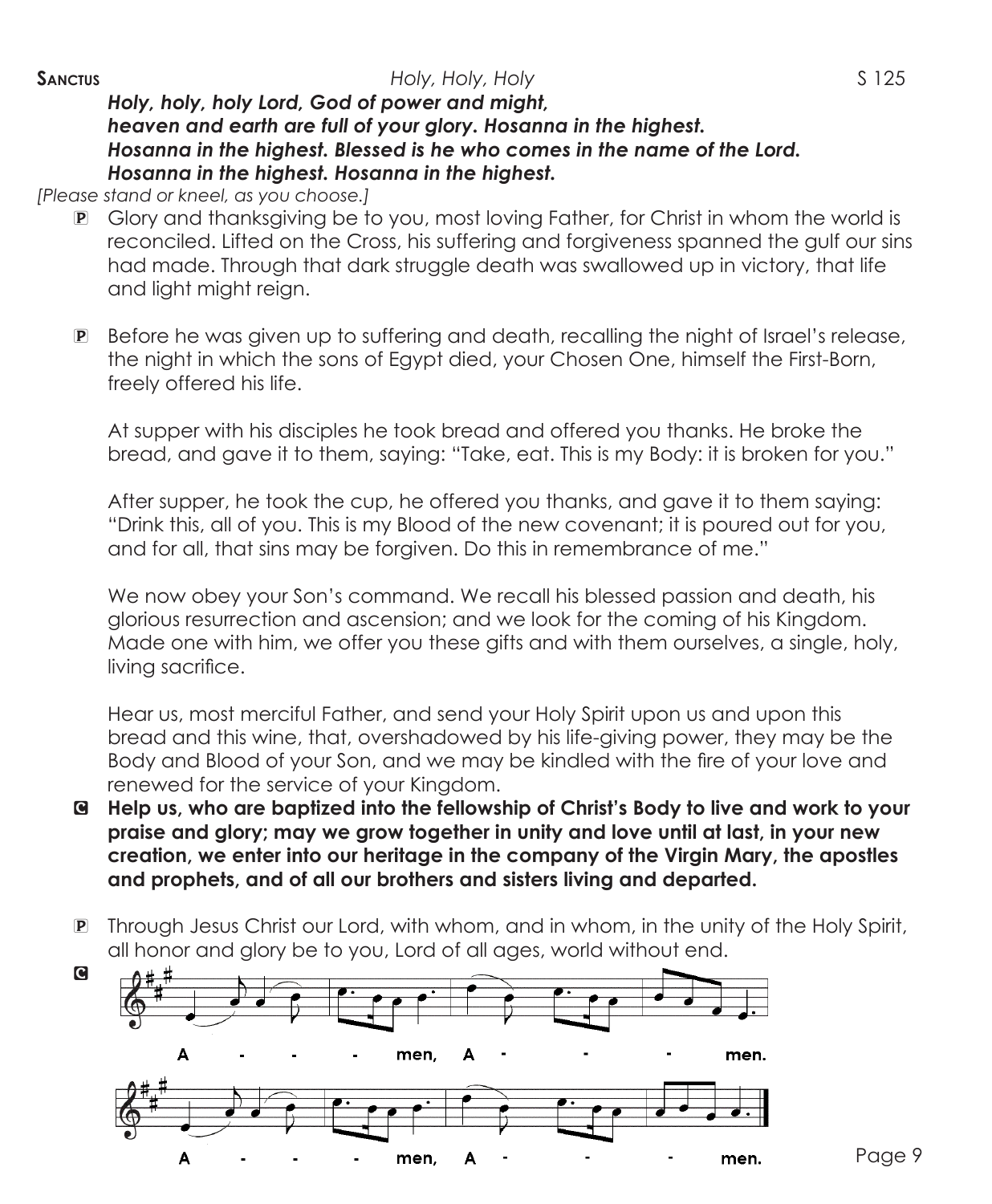**The Lord's Prayer**

- P And now as our Savior Christ has taught us, we are bold to say:
- a **Our Father, who art in heaven, hallowed be thy Name, thy kingdom come, thy will be done, on earth as it is in heaven. Give us this day our daily bread. And forgive us our trespasses, as we forgive those who trespass against us. And lead us not into temptation, but deliver us from evil. For thine is the kingdom, and the power, and the glory, for ever and ever. Amen.**

#### **The Breaking of the Bread**

- P The living bread is broken for the life of the world.
- C **Lord, unite us in this sign.**
- P The Gifts of God for the People of God. Take them in remembrance that Christ died for you, and feed on him in your hearts by faith, with thanksgiving.

*[You may be seated. All are welcome at the Lord's Table. Please follow the directions of the usher, who will let you know when it's your turn to go to the altar rail. You may stand or kneel. To receive, hold your hands in front of you, one palm over the other. The priest will place a wafer there. You may either consume it immediately, and then sip from the cup of wine when it comes to you, or, you may wait and dip the wafer into the wine. When you are finished, please return to your seat by the side aisle.]*

#### **Our Prayer Team will be in the south narthex (at the back of the church) during Holy Communion to pray with you for healing, guidance, a loved one, or anything else on your heart.**

### **Communion Music**

*[Please remain seated.]*

**Communion Chant** *Sing, Praise, and Bless the Lord [Please repeat this chant until the musician stops playing the tune.]*

C *Sing, praise and bless the Lord. Sing, praise and bless the Lord. Peoples! Nations! Alleluia!*

### **Prayer After Communion**

*[Please stand or kneel, as you choose.]*

- P Let us pray…
- C **Father, we have broken the bread which is Christ's body, we have tasted the wine of his new life. We thank you for these gifts by which we are made one in him and drawn into that new creation which is your will for all mankind; through him who died for us and rose again, your Son, our Saviour Jesus Christ. Amen.**

### **The Blessing**

*[Please stand.]*

- P You are blessed in the name of the Father, and of the Son, and of the Holy Spirit, as God sends you into the world. The peace of God goes with you, guiding you through the wilderness and protecting you through the storm. Rejoice at the wonders God shows you each hour, and rejoice when you come home again into the house of the Lord.
- C **Amen.**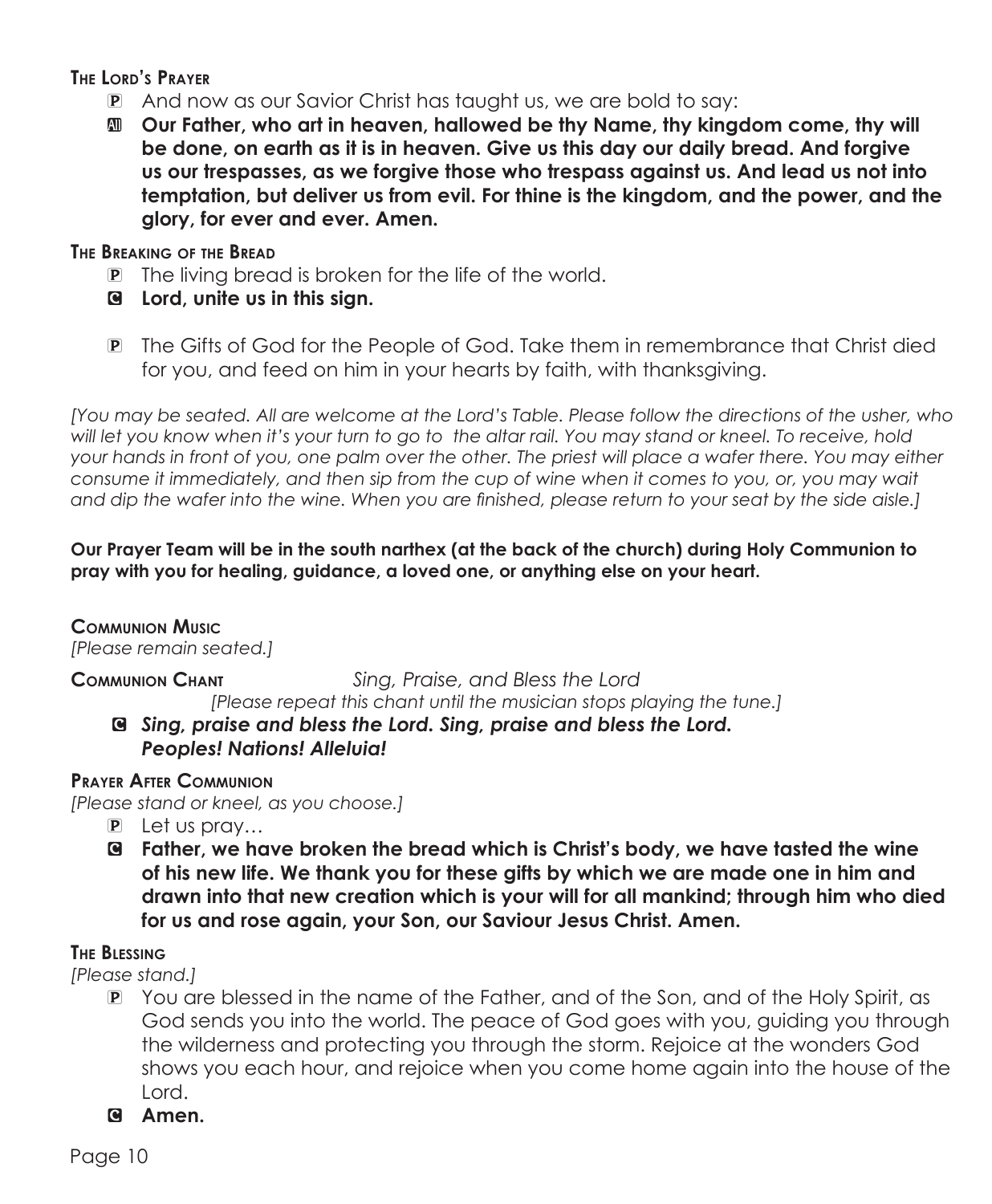*My country, 'tis of thee, sweet land of liberty, of thee I sing; land where my fathers died, and of the pilgrim's pride, from every mountainside let freedom ring.*

*My native country, thee, land of the noble free, thy name I love; I love thy rocks and rills, thy woods and templed hills; my heart with rapture thrills like that above.*

*Let music swell the breeze, and ring from all the trees sweet freedom's song; let mortal tongues awake, let all that breathe partake, let rocks their silence break, the sound prolong.*

*Our fathers' God, to thee, author of liberty, to thee we sing; long may our land be bright with freedom's holy light; protect us by thy might, great God, our King.*

**The Dismissal**

- D Let us go forth in the name of Christ.
- C **Thanks be to God.**

**PostLUDE Chant heroique Gordon Young**